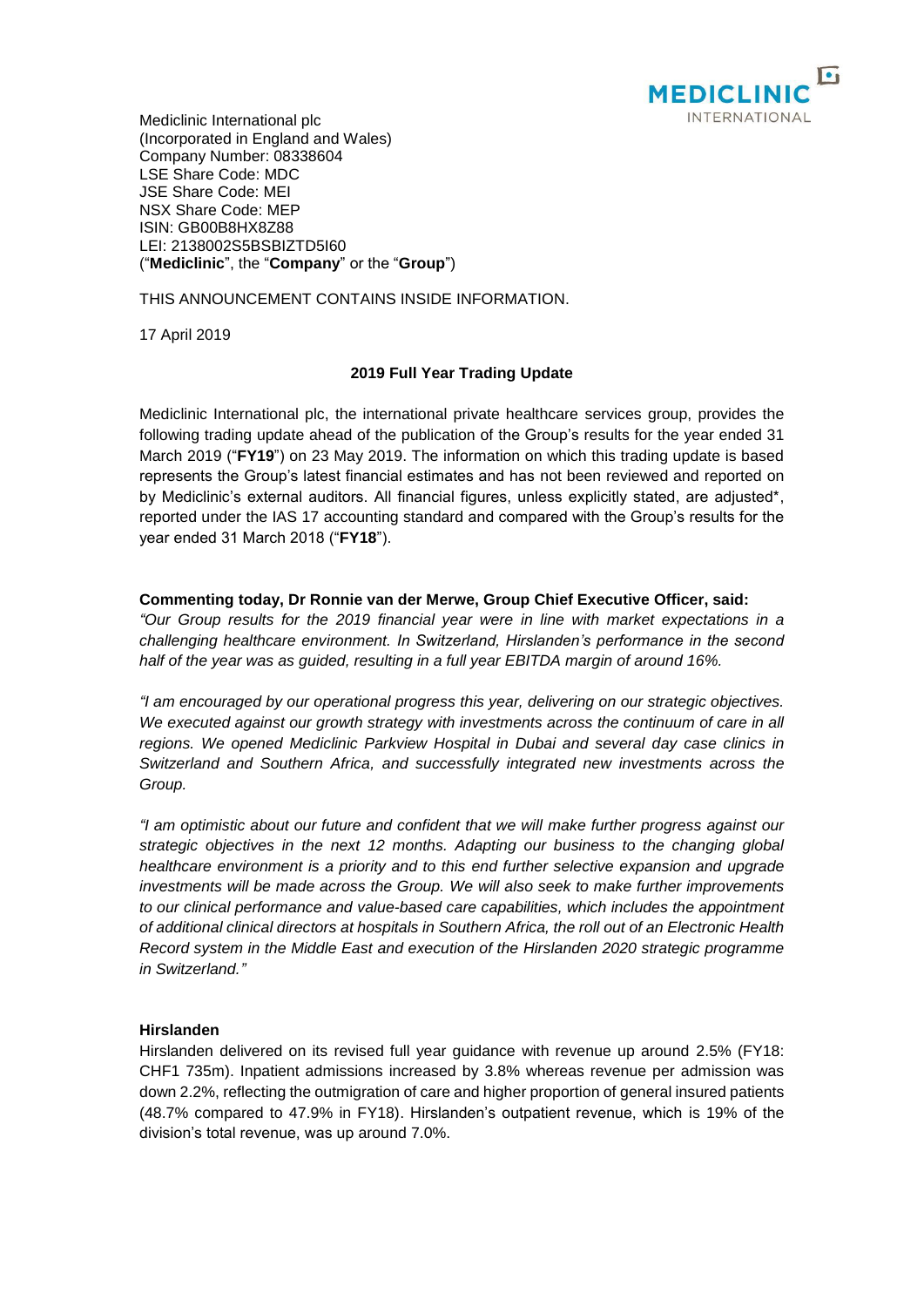Hirslanden's financial performance during the year reflects the impact of the outmigration of identified clinical treatments transferring from an inpatient to an outpatient tariff. This process has gradually occurred in Cantons across Switzerland for the past 18–24 months, despite official national implementation from 1 January 2019. In addition, the growth in outpatient volumes was offset by the significant national outpatient tariff ("**TARMED**") reductions effective from 1 January 2018.

The revenue contribution in FY19 from Klinik Linde (consolidated 1 July 2017) and Clinique des Grangettes (consolidated 1 October 2018) was around CHF127m (FY18: CHF52m).

As anticipated, the EBITDA margin for FY19 was around 16.0% (FY18: 18.3%). This reflects the impact on revenue from outmigration and TARMED regulatory changes, partly offset by ongoing cost management and efficiency savings.

In the financial year ending 31 March 2020 ("**FY20**"), Hirslanden expects modest revenue growth from an increase in average bed capacity for the year, reflecting the continued integration of Clinique des Grangettes. Under the current regulatory environment, Hirslanden will be impacted by a further nine months' effect in FY20 from the national outmigration care programme that was implemented from 1 January 2019. The anticipated cost management and efficiency savings are likely to be more than offset by reductions in tariffs and the operational effects of outmigration, with the FY20 EBITDA margin expected to be around 15%. Over the medium term, and assuming no further regulatory changes are implemented, the operating performance is expected to be supported by benefits from the Hirslanden 2020 strategic programme and structural efficiencies being implemented in the division.

### **Mediclinic Southern Africa**

In Mediclinic Southern Africa, FY19 revenue was up around 5.0% (FY18: ZAR15 106m) with a 0.6% increase in inpatient bed days and revenue per bed day increasing by 4.3%.

The revenue contribution in FY19 from the majority investment in the Intercare group of four day case clinics, four sub-acute hospitals and one specialist hospital since the 1 December 2018 was around ZAR60m (FY18: nil).

The EBITDA margin for FY19 was around 21.0% (FY18: 21.5%) with a continued focus on costmanagement and efficiencies during a period of low volume growth.

In FY20, Mediclinic Southern Africa expects volume growth of around 1% supported by the additional capacity from the Intercare day case clinics that were consolidated from December 2018. In line with the Group's strategic objectives and a continued focus on improving clinical quality and patient experience, further investment will be made in staff and information communication technology during FY20. This, together with the expected lower margin contribution from Intercare and the ramp up of the new Mediclinic Stellenbosch facility, is anticipated to result in an EBITDA margin of around 20%.

# **Mediclinic Middle East**

In Mediclinic Middle East, FY19 revenue was up around 7.0% (FY18: AED3 050m\*\*). Inpatient and outpatient volumes were up 5.2% and 2.0% respectively. In Abu Dhabi, Thiqa and Enhanced insurance volumes increased during the year by 14% and 10% for inpatients and outpatients respectively, while Basic insurance volumes continued to reduce.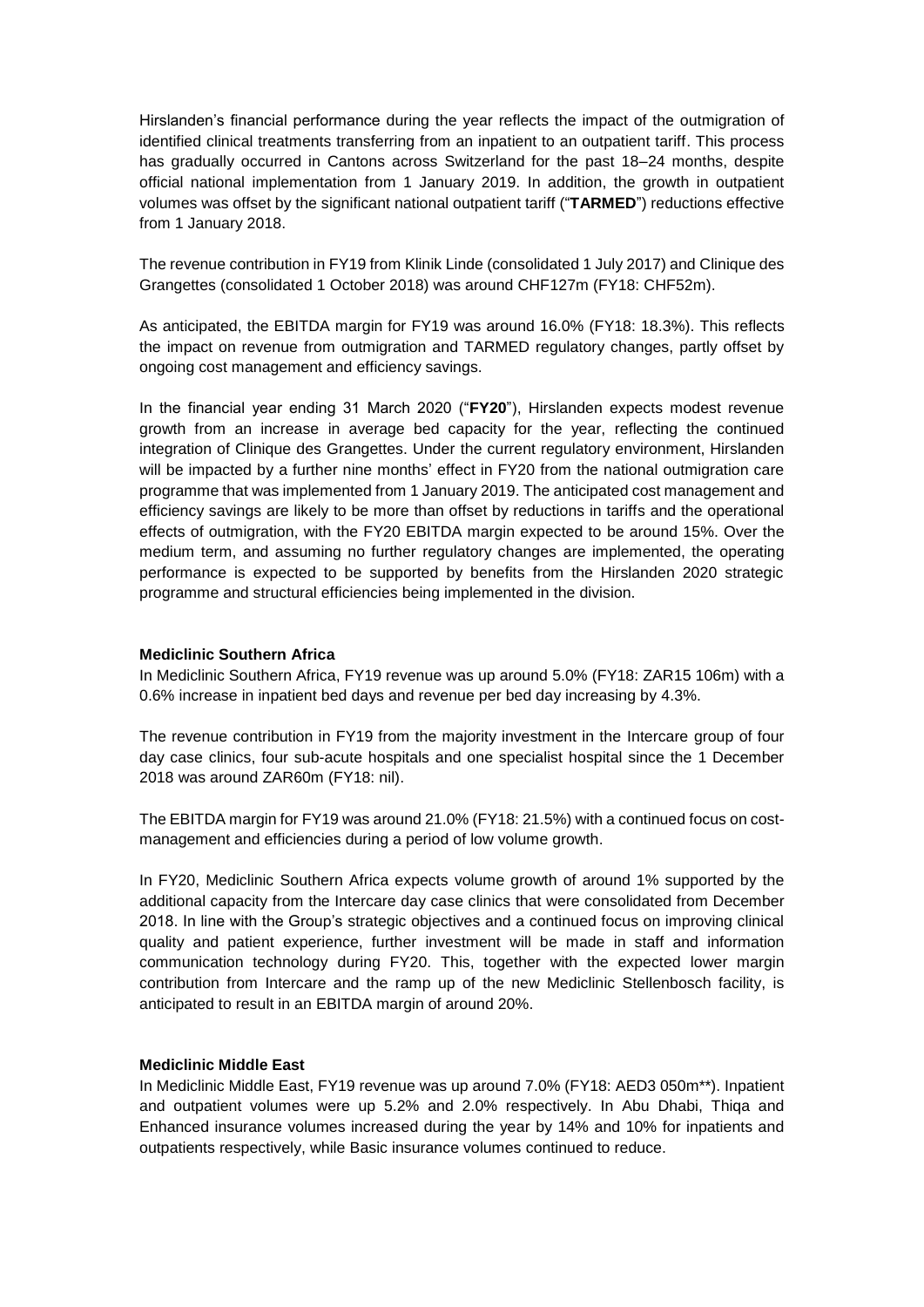The Mediclinic Parkview Hospital in Dubai was successfully opened in September 2018 and has performed well. Despite the hospital being in the early ramp-up stage, Parkview's revenue contribution in FY19 was around AED85m.

The EBITDA margin for FY19 was around 13.0% (FY18: 13.0%\*\*), including the start-up costs associated with the Parkview Hospital. Excluding the EBITDA impact of the Parkview Hospital, the EBITDA margin increased to around 14.0%.

In FY20, the Middle East division is expected to deliver revenue growth of around 10% supported by the continued ramp up of the new Parkview Hospital. A gradual improvement in the EBITDA margin is expected in FY20 to around 14% incorporating the ramp up of the Parkview Hospital and investment in the hospital expansion and new cancer centre at Mediclinic Airport Road Hospital, which is scheduled to open in the first half of calendar year 2020. The division continues to target an EBITDA margin of around 20%.

# **Spire Healthcare Group**

Mediclinic has a 29.9% investment in Spire Healthcare Group plc ("**Spire**"). Spire reported a challenging full year financial performance to 31 December 2018, reflecting an unprecedented decline in NHS revenue and planned cost increases in clinical staff and other costs associated with Spire's drive to enhance clinical quality and patient safety.

The investment in Spire is accounted for on an equity basis recognising the reported profit of £11.3m for Spire's financial year ended 31 December 2018 (year ended 31 December 2017: £16.8m). Mediclinic's FY19 equity accounted share of profit from Spire was £2.7m (FY18: £2.8m) after adjusting for the amortisation of intangible assets recognised in the notional purchase price allocation of the equity investment.

### **Group**

At the Group level, in constant currency, FY19 revenue was up around 3.5% and EBITDA was down around 1.5%. On a reported basis, FY19 revenue was up around 2.0% (FY18: GBP2 870m) and EBITDA was down around 3.5% (FY18: GBP515m). Adjusted earnings per share is expected to be around 27p pence (FY18: 30.0 pence). The average foreign exchange rates for FY19 were GBP/CHF 1.30, GBP/ZAR 18.01 and GBP/AED 4.82 (FY18: 1.29, 17.22 and 4.87 respectively).

Mediclinic maintains sufficient financing flexibility across the entire Group to fund continued investment in the business and incremental growth. In Switzerland, an amendment to the financing agreement was entered into in March 2019 re-calibrating the covenants to reflect the impact of regulatory changes on the profitability of the business.

In line with the requirements of IFRS, the Group performs an annual review of the carrying value for tangible and intangible assets. This will be reported with the results for the year ended 31 March 2019. Any potential impairment charge will be non-cash and excluded from the adjusted earnings metrics.

The Group will adopt the new IFRS 16 accounting standard (addresses the definition of a lease, recognition and measurement of leases and establishes principles for reporting useful information to users of financial statements about the leasing activities of both lessees and lessors) from 1 April 2019. Further disclosure will be provided with the Group's FY19 preliminary results on 23 May 2019.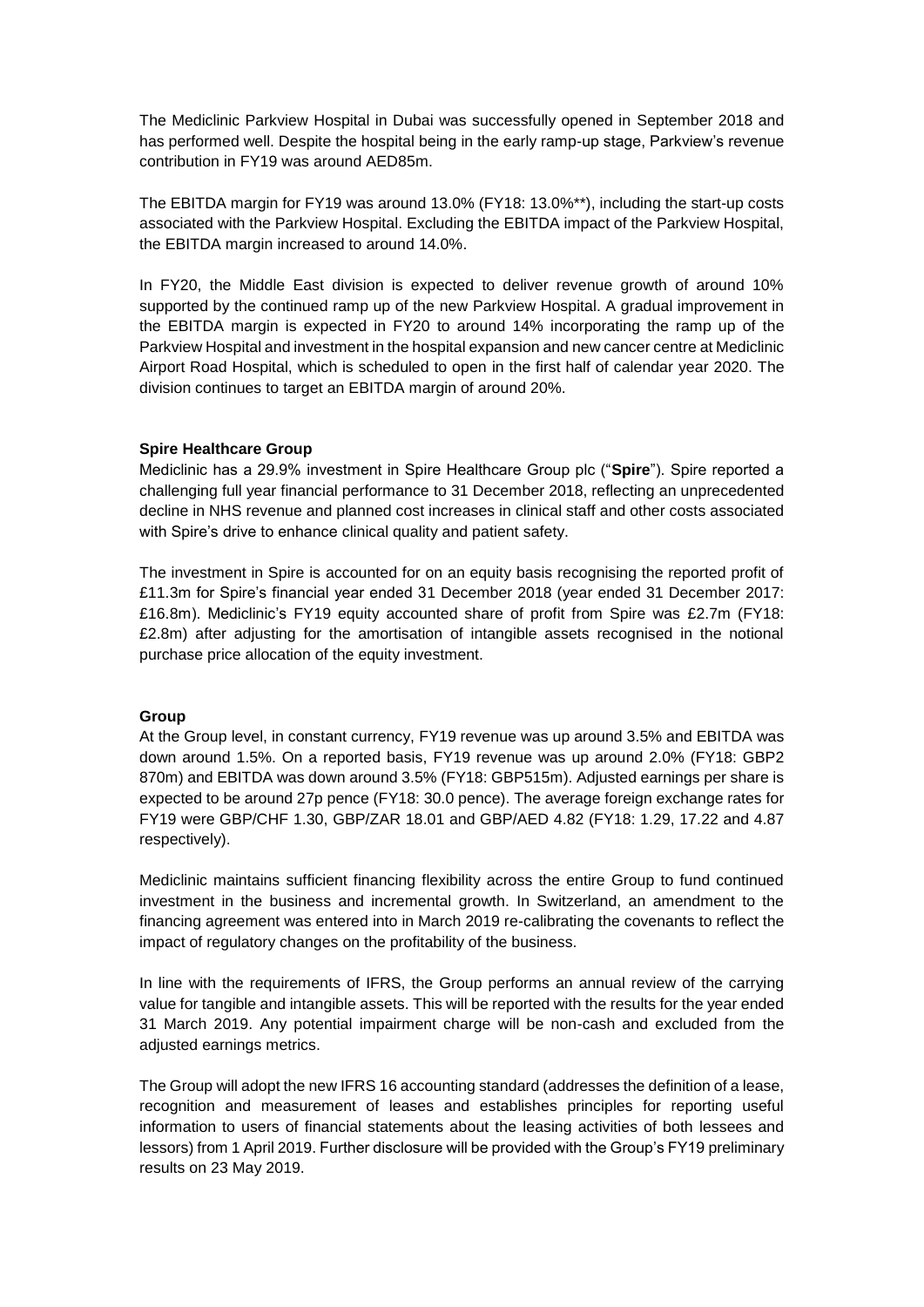*\* The Group uses adjusted income statement reporting as non-IFRS measures in evaluating performance and as a method to provide shareholders with clear and consistent reporting. The Group's non-IFRS measures are intended to remove from reported earnings volatility associated with defined one-off incomes and charges which were previously referred to as underlying.*

*\*\* AED3 050m and 13.0% reflect the adjusted proforma FY18 revenue and EBITDA margin following the adoption of IFRS 15. As previously reported, the Group adopted IFRS 15 "Revenue from Contracts with Customers", from 1 April 2018. IFRS 15 has implications for Mediclinic Middle East where certain operating expenses will be reclassified to revenue. While reported revenue in FY18 will not be re-stated, revenue growth guidance reflected the proforma net revenue in FY18.*

# **Cautionary Statement**

This announcement contains certain forward-looking statements relating to the business of the Company and its subsidiaries, including with respect to the progress, timing and completion of the Group's development; the Group's ability to treat, attract and retain patients and clients; its ability to engage consultants and general practitioners and to operate its business and increase referrals; the integration of prior acquisitions; the Group's estimates for future performance and its estimates regarding anticipated operating results; future revenue; capital requirements; shareholder structure; and financing. In addition, even if the Group's actual results or development are consistent with the forward-looking statements contained in this announcement, those results or developments may not be indicative of the Group's results or developments in the future. In some cases, forward-looking statements can be identified by words such as "could", "should", "may", "expects", "aims", "targets", "anticipates", "believes", "intends", "estimates", or similar. These forward-looking statements are based largely on the Group's current expectations as of the date of this announcement and are subject to a number of known and unknown risks and uncertainties and other factors that may cause actual results, performance or achievements to be materially different from any future results, performance or achievement expressed or implied by these forward-looking statements. In particular, the Group's expectations could be affected by, among other things, uncertainties involved in the integration of acquisitions or new developments; changes in legislation or the regulatory regime governing healthcare in Switzerland, South Africa, Namibia and the United Arab Emirates; poor performance by healthcare practitioners who practise at its facilities; unexpected regulatory actions or suspensions; competition in general; the impact of global economic changes; and the Group's ability to obtain or maintain accreditation or approval for its facilities or service lines. In light of these risks and uncertainties, there can be no assurance that the forward-looking statements made in this announcement will in fact be realised and no representation or warranty is given as to the completeness or accuracy of the forward-looking statements contained in this announcement.

The Group is providing the information in this announcement as of this date, and disclaims any intention to, and make no undertaking to, publicly update or revise any forward-looking statements, whether as a result of new information, future events or otherwise.

### **About Mediclinic International plc**

Mediclinic is an international private healthcare services group, established in South Africa in 1983, with current operating divisions in Switzerland, Southern Africa (South Africa and Namibia) and the United Arab Emirates. Its core purpose is to enhance the quality of life of patients by providing acute care, specialist-orientated, multi-disciplinary healthcare services. Mediclinic also holds a 29.9% interest in Spire Healthcare Group plc, an LSE-listed and UKbased private healthcare group.

As at 31 March 2019, Mediclinic comprised 77 hospitals, five sub-acute hospitals, 12 day case clinics and 21 outpatient clinics. Hirslanden operated 18 hospitals, two day case clinics and